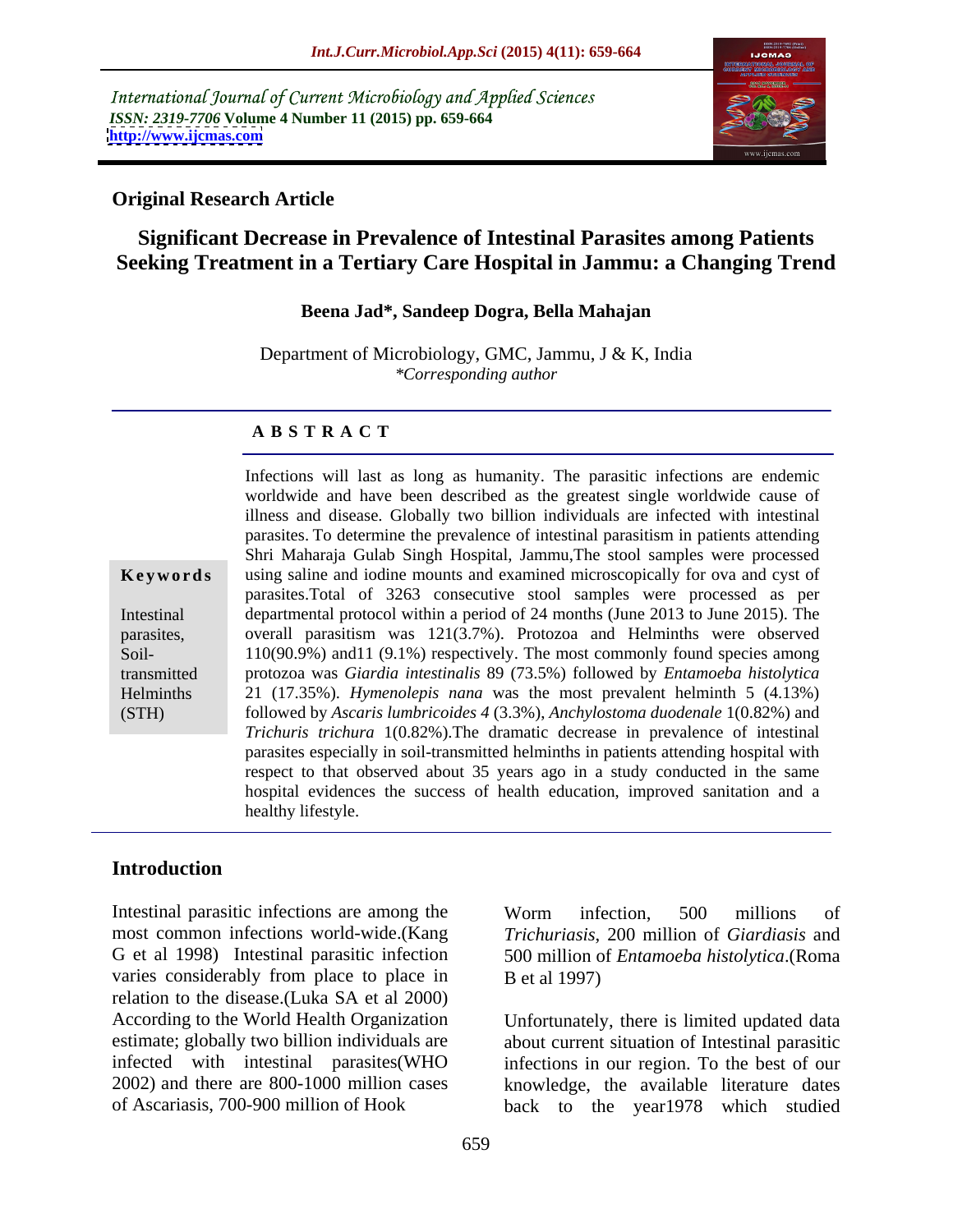(Suraj Gupte et al 1978).

Against this background, the present study was undertaken to investigate the prevalence

Study Area: The study was carried out in the SMGS Hospital, Jammu City. Hospital is a tertiary care hospital which is affiliated to Government Medical College Jammu, Maximum percentage of Intestinal parasite having referral status. found in Wet Mount was of *Giardia* 

Study Population: Study included the *Hymenolepis nana*, Round worm, patients of Pediatric age group (0-18 yrs) Hookworm and Trichuris trichura attending the OPD and IPD whose stool examination was advised by clinician.

Collection and Processing of Specimens: After doing the Macroscopic examination, Direct Microscopic examination was microscopically for ova and cysts of parasites using Saline and Iodine mounts on

A total of 3263 stool samples were received were more as compared to female patients respectively. Male to female ratio of the

Peak incidence was observed during the

prevalence of Intestinal parasites in months of, July, August and Sept while paediatric population in the same hospital months Oct to February showed minimum incidence. The incidence started to rise from month of March and attained the peak in the month of August.

of intestinal parasitic infections and A total of 121(3.7%) specimens turned out associated demographic and environmental to be positive(Table.1). Among the positive factors in Jammu City. cases, proportion of those from male **Materials and Methods** to that from female patients 33(27.3 %) patients was higher 88(72.7%) as compared to that from female patients 33(27.3 %) (Table.2). Seasonal prevalence among positive patients was maximum in the month of Sep 22 (18.18 %) (Table.3).

> *lamblia, Entamoeba histolytica, Hymenolepis nana, Round worm, Hookworm* and *Trichuris trichura* respectively (Table.4)

Study period: Study period was from June important threat to healthy living in 2013- June 2015(24 months). developing countries(Kia EB et al 2008) Stool samples were collected from each the high prevalence of intestinal parasitic patient into a clean wide-mouthed container. infections in the developing countries Intestinal parasitic infection of humans is an The environment and the socio-cultural habits of the people could be attributable for (Mbanugo et al 2002)

done.The samples were examined The epidemiology of Intestinal Parasites in grease-free slides (K D Chatterjee 2009). parasitism to be 3.7% which is lower when **Results and Discussion** by Ragunathan *et al*.(2010), from Lathur by for stool routine examination. Male patients from 12.5% to 66% with varying prevalence (n=1879; 57.6%. and 1384, 42.4%) Ramesh GN etal 1991, Singh S etal 1993) subjects was 1.36:1. intestinal parasites may be due to variations India is changing nowadays. The present study results showed prevalence of intestinal compared with the study from Puducherry Davane *et al*.(1979) Various studies have shown that prevalence rate in India ranges for individual parasites Amin AB etal 1979, .(Amin AB etal 1979, The wide variation in the prevalence of in factors like quality of drinking water supply, sanitation and other environmental conditions.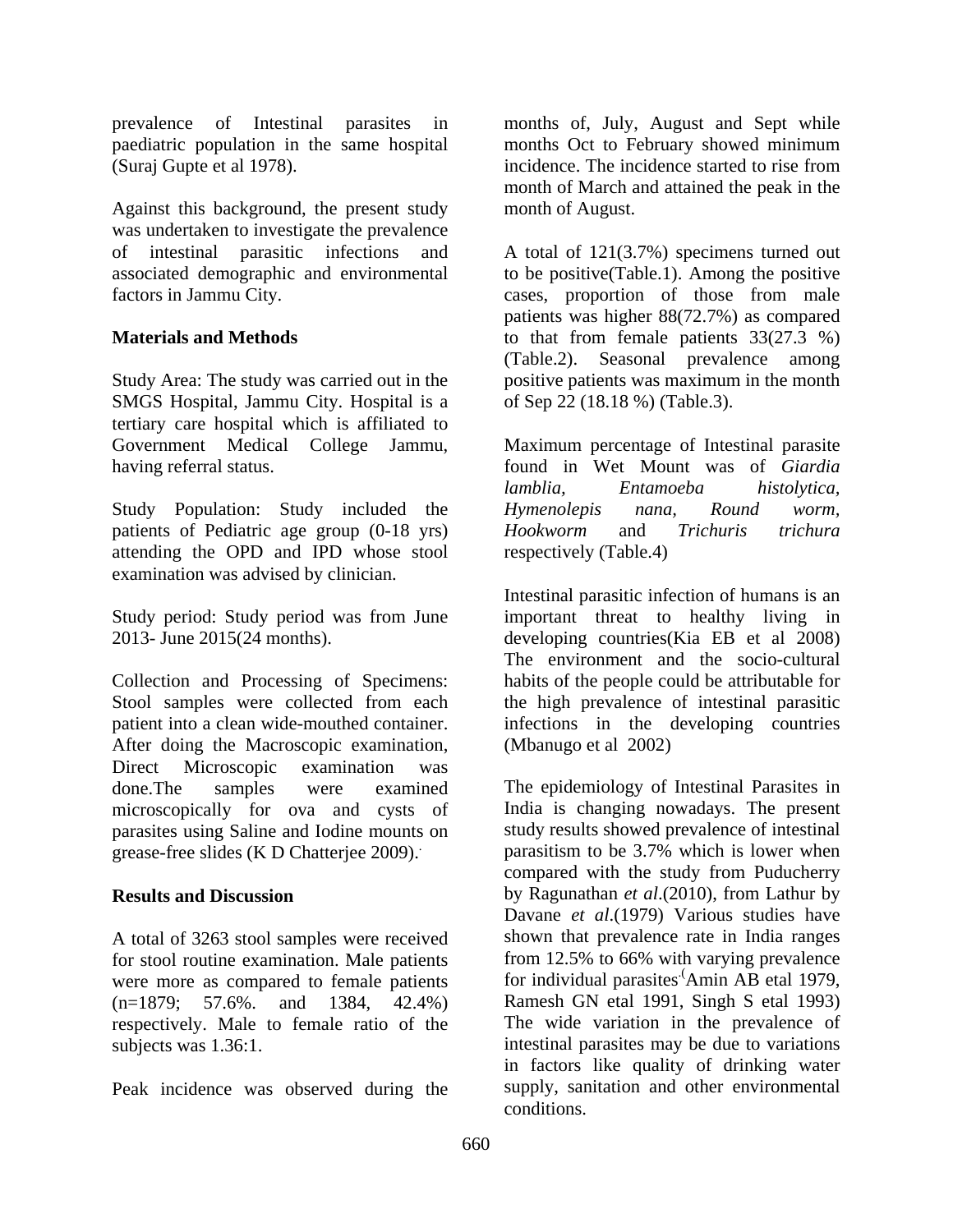*Giardia* was the most common Protozoa **The result in our study could be because of** identified in our study accounting for the difference in hospital healthcare seeking 73.5%of positive samples. *Giardia* gets behaviour of Indian population mostly in transmitted by feco-oral route by drinking rural area wherein females are generally contaminated water as it is a common tended to seek hospital healthcare only for environmental contaminant of water supply. life-threatening problems and for minor The water supply is really an important risk ailments they generally seek home remedies factor for the Giardiasis, and several large outbreak of Giardiasis have resulted from with the human waste (Swapna Kotian etal

from Vellore which shows decrease in (Prieto PA et al 2009, Jagai JS et al 2012, Kattula et al 2014), Frederick Olusegun Akinbo etal that showed lower prevalence 3.9% than previous reports that were analyzing factors influencing walking barefoot in the fields seriously tackling worms, specifically Given the most common Protozon The mean is compared to male yields because of the result in our study accounting for the forference in loopel and be a compared to the result in the result of the result in our study could

in males exhibited a higher prevalence of intestinal parasitism than females. This is in Above all people's awareness about contrast with the observations made by deworming and easy availability of gastrointestinal disorders were more contributed to lowering the prevalence.

(Bentley P et al 1998)

the contamination of drinking water supply Seasonal variability was observed in number 2014). Maximum number of cases were reported The most common helminths infestation Seasonal variability in prevalence of seen in our study was *H. nana* 4.13%, This gastrointestinal disorders has been reported is in contrast to other studies in which extensively in literature. It has been reported Ascaris was the most common helminth to be maximum during the rainy season (Singh C etal2010, Panda S etal 2012). The because of the availability of favourable most relevant finding in our study is the conditions for growth of microbes and dramatic decrease in prevalence of Hookworm to 0.82% with respect to that Seasonal variation in prevalence has also observed about 35 years ago which was been reported in developed and developing 14.2%. This finding is consistent with report countries in temperate and tropical regions prevalence from 22.8% to 7.8% (Deepthi Shenoy S et al  $1998$ )<sup>l</sup> of samples obtained during different months. during July, August and Septemper. possibility of opportunistic infections. (Prieto PA et al 2009, Jagai JS et al 2012, Shenoy S et al 1998)<sup>[</sup>

observed 34.6 %, 30.6%, 25%, 6.2%, epidemiological trends, we consider the 10.2%, 6.9% .Decrease in prevalence of *Hookworm* infestation can be attributed to (WHA54.19) unanimously endorsed by use of slippers, as the infection results from delegates in 2001 at the World Health penetration of the skin by filariform larva Assembly urging endemic countries to start Among specimen obtained, majority were helminthes.Also improved environmental from males (57.6%). Only (42.4%) samples sanitation, good personal hygiene like comprised of females. Singh *et al*. (1984) washing hands before eating and afterusing reported similar results in their study of a the toilet, clean and safe preparation of food, rural community in Varanasi, India, where use of slippers, agricultural and industrial Chang et al who observed that Although our study was not aimed at analyzing factors influencing implementation of the resolution seriously tackling worms, specifically schistosomiasis and soil-transmitted hygiene has contributed to these results. Above all people's awareness about deworming and easy availability of Albendazole over the counter has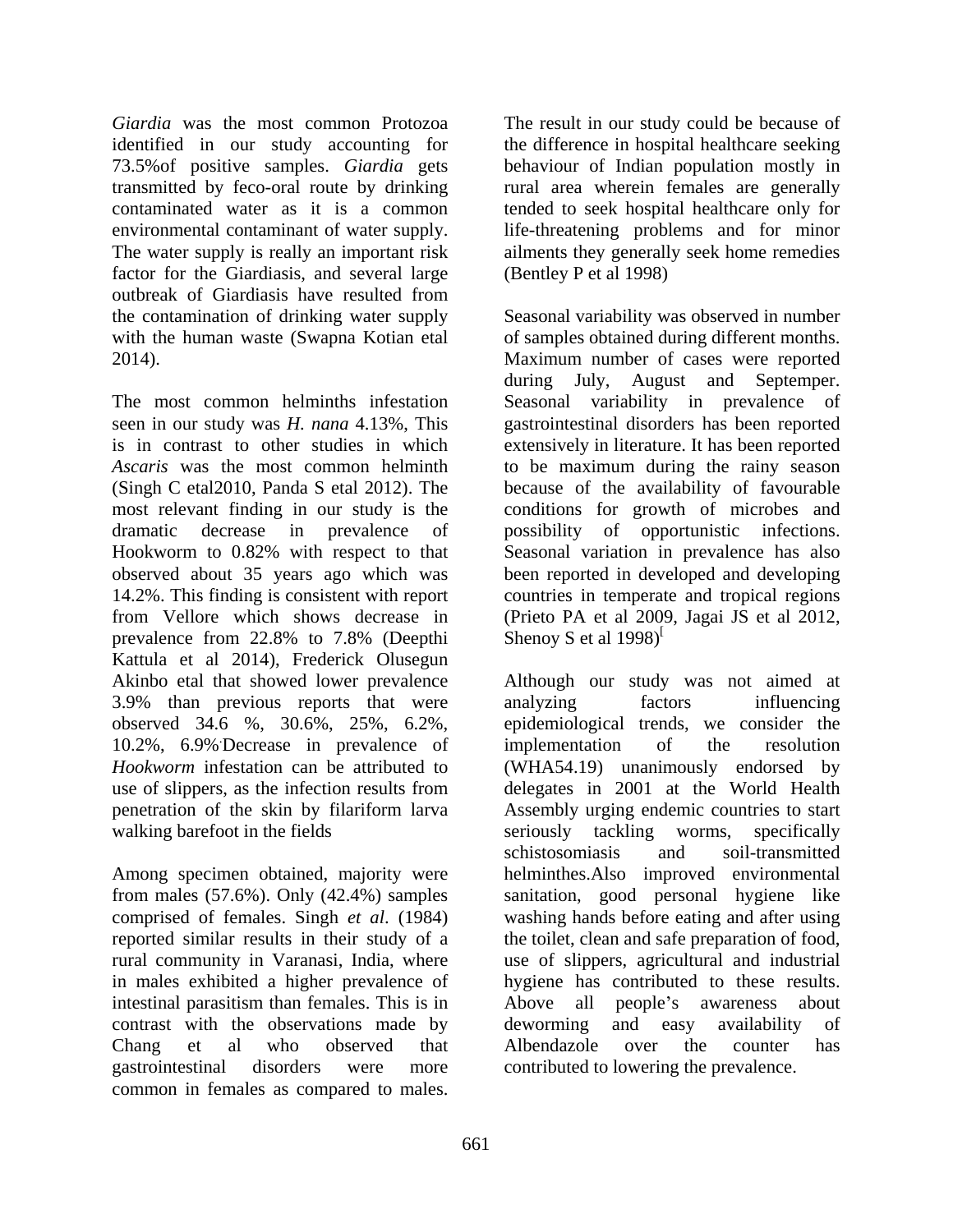### **Table.1** Total No. of cases (%)

## **Table.2** Sex distribution of cases

| <b>SN</b> | <b>Sex</b>                          | <b>No. of Subjects</b> | No. of cases | % (Out of Total in       | $%$ (Out of                          |
|-----------|-------------------------------------|------------------------|--------------|--------------------------|--------------------------------------|
|           |                                     | $(n=3263)$             | $(n=121)$    | corresponding            | <b>Total</b>                         |
|           |                                     |                        |              | gender)                  | positive)                            |
|           | Males                               | 1879                   |              | 、                        | $\overline{\phantom{0}}$<br>$\cdots$ |
|           | $\overline{\phantom{a}}$<br>Females | 1384                   |              | $\overline{\phantom{a}}$ | $\sim$ $\sim$<br>ن رے                |

| Table.3 Seas<br>Seasonal distribution<br>া cases |  |
|--------------------------------------------------|--|
|--------------------------------------------------|--|

| SN Month                          | $\mathbf{No.}$  |             | of No. of cases $\frac{9}{6}$ (Out of Total $\frac{9}{6}$ (Out of |                     |
|-----------------------------------|-----------------|-------------|-------------------------------------------------------------------|---------------------|
|                                   | Subjects        | $(n=121)$   | in corresponding Total                                            |                     |
|                                   | $(n=3263)$      |             | month)                                                            | positive)           |
|                                   |                 |             |                                                                   |                     |
|                                   | 17 <sub>6</sub> |             |                                                                   |                     |
| Mar                               | 300             | $\sqrt{10}$ |                                                                   | 9.91                |
|                                   | 200             |             |                                                                   |                     |
| $M_{\odot}$                       | $\Omega$        |             | 2 OO .                                                            | $\bigcap$ $\bigcap$ |
|                                   | 206             |             | 2.42                                                              |                     |
|                                   | 365             |             | 20c                                                               | 9.91                |
| Aug                               | 659             |             | 1.97                                                              | 10.74               |
| $\overline{\phantom{a}}$<br>Nent- | 548             |             | 4.01                                                              | 18.18               |
| - 10                              |                 |             |                                                                   | 9 9 1               |
| $N\Omega V$                       | $\vert$ 156     |             |                                                                   | 9 91                |
|                                   | 150             | -11         | ר מ                                                               | 9.09                |

# **Table.4 Type Distribution of Intestinal Parasite (%)**

| Parasite                                      |                    |
|-----------------------------------------------|--------------------|
| Giardia lamblia                               | 173.5%             |
| Entamoeba histolytica                         | 17.35%             |
| Ascaris lumbricoids                           | 3.3%               |
| Hymenolepis nana                              | 4.13%              |
| Trichuris trichura                            | $\mid 0.82\% \mid$ |
| $\Delta$ nchylostoma duoedenale $\vert$ 0.82% |                    |

In conclusion, our up-to-date knowledge of need for continuing the efforts in control local intestinal prevalence, as provided in strategies of protozoa, including health this study, confirm preventive chemotherapy education and improving access to as a valid measure to reduce the prevalence sanitation. India is launching a of soil-transmitted helminths, but also the

education and improving access to sanitation.India is launching a groundbreaking National deworming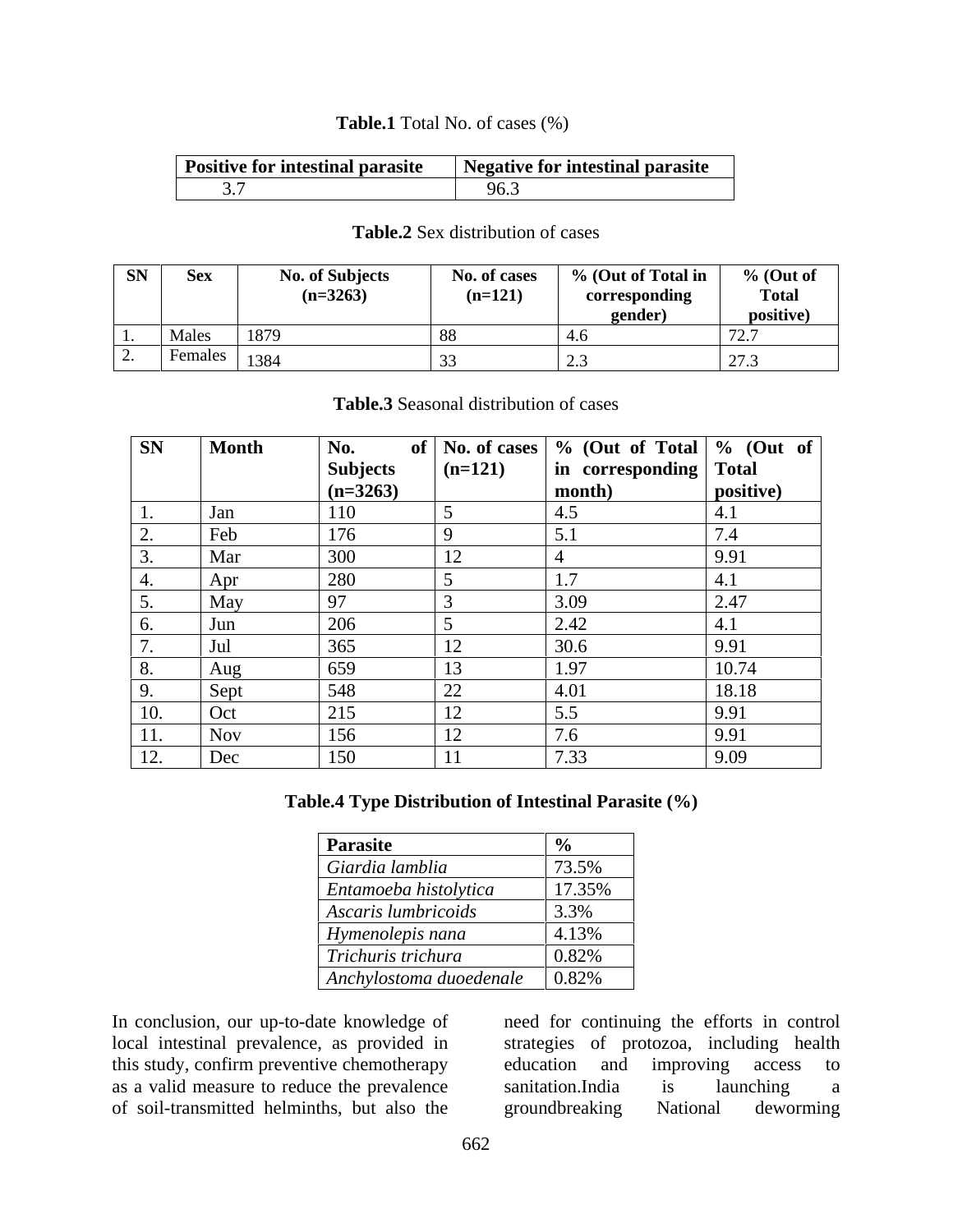program to treat all children at risk for parasitic worms across the country. The launch of the national deworming program **EX**, Naumova EN. Seasonal patterns will take place in eleven states on February 10, 2015 which has been declared National Deworming Day Int. J. Environ. Res. Public Health.

- Amin AB, Amin BM, Bhagat AP, Patel protozoal infections in Bombay. J
- behavior among women in four Med Int Health1998;3:70-5 bureau for global programs, field support and research, U.S. Agency for International Development. Parasitol. 2008;3:22–25.
- the patient's perspective in the
- infections in a rural hospital. Int J
- Deepthi Kattula, etal Prevalence & risk helminth infection among school
- Prevalence of intestinal parasites 2009;27(3):345-357

462 464

- Jagai JS, Griffiths JK, Krishen PK, Webb P, Naumova EN. Seasonal patterns of gastrointestinal illness and streamflow along the Ohio river. 2012;9:1771-1790
- **Reference Reference Reference Reference Reference Reference Reference Reference Reference Reference Reference Reference Reference Reference Reference Reference Reference Reference Refer** JC. Incidence of helminthiasis and **P**vt Ltd, New Delhi, India, 2009) K.D.Chatterjee, *Parasitology, Protozoology and Helminthology* (CBS Publishers and Distributers Pvt Ltd, New Delhi, India, 2009) 260-265
	- Indian Med Assoc 1979;72:225- Kang G, Mathew MS, Rajan DP, Daniel 7. <br>Bentley P, Parekh A. Perceptions of The Prevalence of intestinal parasites anemia and health-seeking in rural Southern Indians. Trop JD, Mathan MM, Mathan VI, *et al*. Prevalence of intestinal parasites Med Int Health1998;3:70-5
		- Indian states. Technical Working Kia EB, Hossein M, Nilforoushan MR, Paper #9, October, 1998. The Meamar AR, Rezaeian M. Study office of health and nutrition, of intestinal protozoan parasites in rural inhabitants of Mazandaran Province, Northern Iran. Iranian J Parasitol. 2008;3:22–25.
	- Chang L, Toner BB, Fukudo S et al. Luka SA, Ajoi I, Umoh JU. Helminthosis Gender, age, society, culture, and among primary school children in functional gastrointestinal 2000;21:109-16. statem, Nigerian. Niger J Parasitol 2000;21:109-16.
	- disorders Gastroenterology. Mbanugo JI, Onyebuchi CJ. Prevalence of 2006;130:1435 1446 intestinal parasites in Ezinifite Davane MS, Suryawanshi NM, Deshpande KD. A prevalence study of intestinal parasitic community, Aguata Local Government Area of Anambra State. Nigerian J. Parasitol. 2002;23:27 34.
		- Recent Trends Sci Technol Panda S, Rao UD, Ramasankaran K. 2012;2:1-3 Prevalence of intestinal parasitic factors for soil transmitted **the rural area of Vizianagaram**. IOSR infections among school children rural area of Vizianagaram. IOSR J Pharm Biol Sci 2012;3:42-5.
	- children in south India Indian J Prieto PA, Finley RL, Muchal PK et al. Med Res 139, January 2014, pp 76-82 acutegastrointestinal illness in Frederick Olusegun Akinbo,<sup>1</sup> etal Cuba. J. Health Popul. Nutr. Burden of self-reported acutegastrointestinal illness in 2009;27(3):345-357
		- among patients of a tertiary Roma B, Worku S. Magnitude of hospital in Benin city, Nigeria N<br>Schistogoma mansoni and Am J Med Sci. 2011 Oct; 3(10): intestinal helminthic infections *Schistogoma mansoni* and intestinal helminthic infections